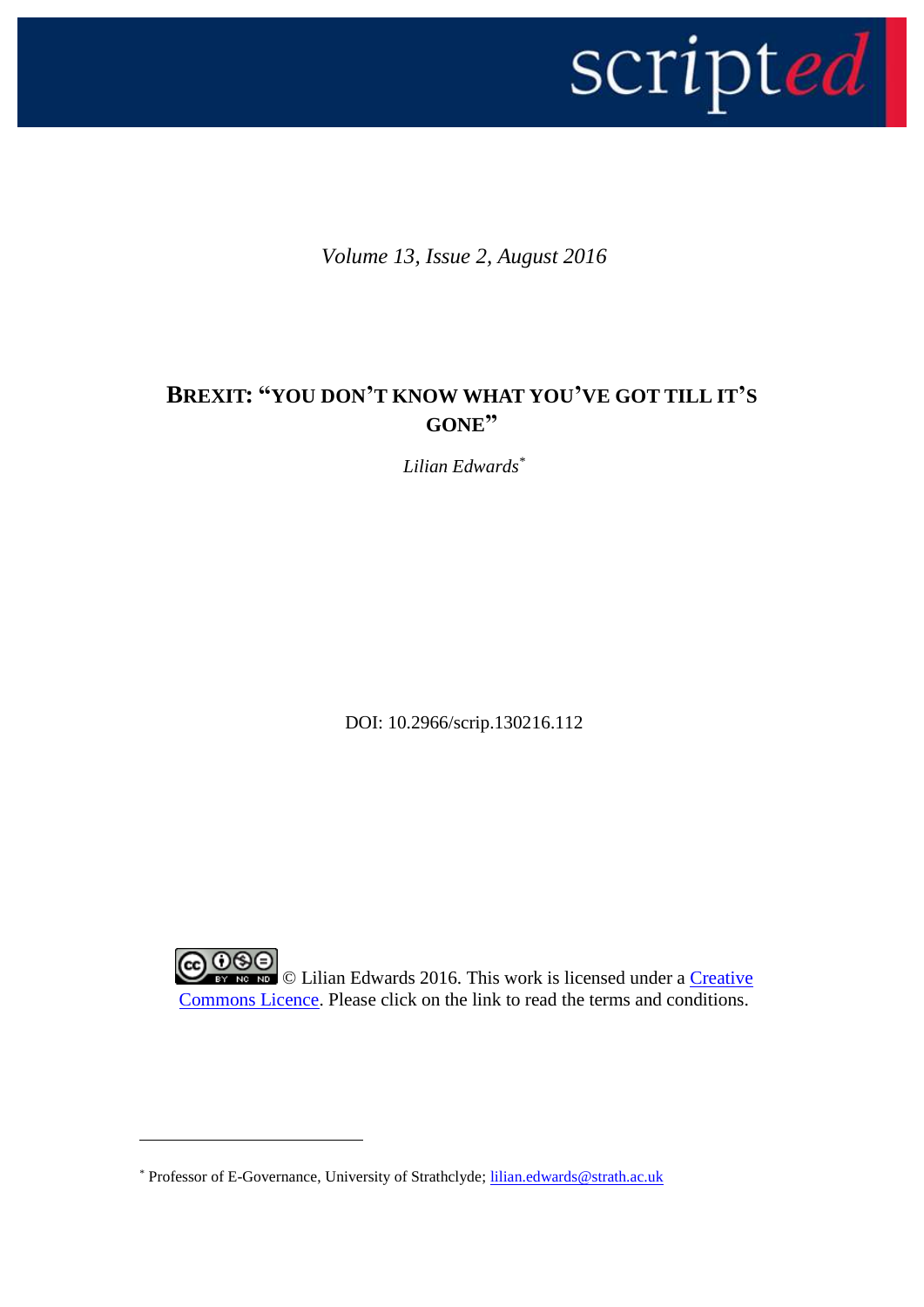On 23 June 2016 a slim majority of UK voters decided we should leave the EU in one of the great political upsets of British political history. On 24 June, the next day, CREATe, 1 the RCUK copyright and business models centre which I have helped run since 2012, ran a one-day festival at the Royal Society of the Arts in London. This was designed to be a showcase and celebration of four years of working at the cutting edge of copyright and how it either helps or hinders the creative industries and arts. Hundreds of academics signed up to show and see, including the Director of CREATe, Martin Kretschmer of Glasgow University, from Germany by birth, and many others from all over Europe and beyond. It was a classic international IT/intellectual property event: analysing laws made throughout the world to regulate globalised cultural markets, transnational data and product flows, disruptive technologies that disregard borders, and audiences as likely to listen to music made in Brazil via decentralised P2P networks, as watch Netflix series made in the US, or use smartphones made in Japan to watch Hindi pop videos on YouTube.

In the event, the CREATe Festival became more of a wake. Reportedly, experienced academics, who thought themselves hardened to trauma by years of bombardment from REF, TEF and NSS, were almost in tears at the first session. This writer, derelict of duty, was not there to corroborate, still staring like a rabbit in the headlights at the TV in a hotel bedroom in Docklands, where the dominant tech, business and financial workers were almost equally in shock.

So, Brexit. As the dust not so much settles as temporarily accumulates while we work out what on earth happens next, what are the implications for IT law and UK academe? Are they really as bad as they seemed that morning?

Most IT/IP academics reading this editorial will know how heavily harmonised our chosen disciplines are within the European Single Market. The objective of guaranteeing and promoting a single market for goods and services, free movement of people and of data within Europe, have driven the creation of a raft of directives and regulations which have become the backbone of copyright, data protection and ecommerce laws in the UK. I teach my students from the E-Commerce Directive, the Data Protection Directive, the Infosoc Directive and the EU Charter of Fundamental Rights (as well as the Council of Europe ECHR), and increasingly refer to UK laws and cases only as passing peculiarities, except where entire separate jurisprudences have emerged (the transition of breach of confidence into a common law of privacy, and the web blocking case law on s 97A of the Copyright Design and Patents Act stand out as recent examples.)

Why? Not only does harmonised law have enormous advantages for industry - ask any multinational digital business selling into (or out of) Europe and they will tell you they almost do not care what the laws are, as long as they are roughly the same in 28 countries - but also for consumers and citizens: your rights exist across Europe and can be predicted and protected by your local lawyer or advice bureau, even if you bought goods on eBay from Berlin or had spam sent to you from, or your card scammed in, Slovenia. In a globalised, dematerialised, cross-border world, the post Internet world we all inhabit, harmonised laws make overwhelming, head-desking

1

<sup>&</sup>lt;sup>1</sup> RCUK Centre for Copyright and New Business Models in the Creative Economy, http://www.create.ac.uk/ (accessed 24 August 2016)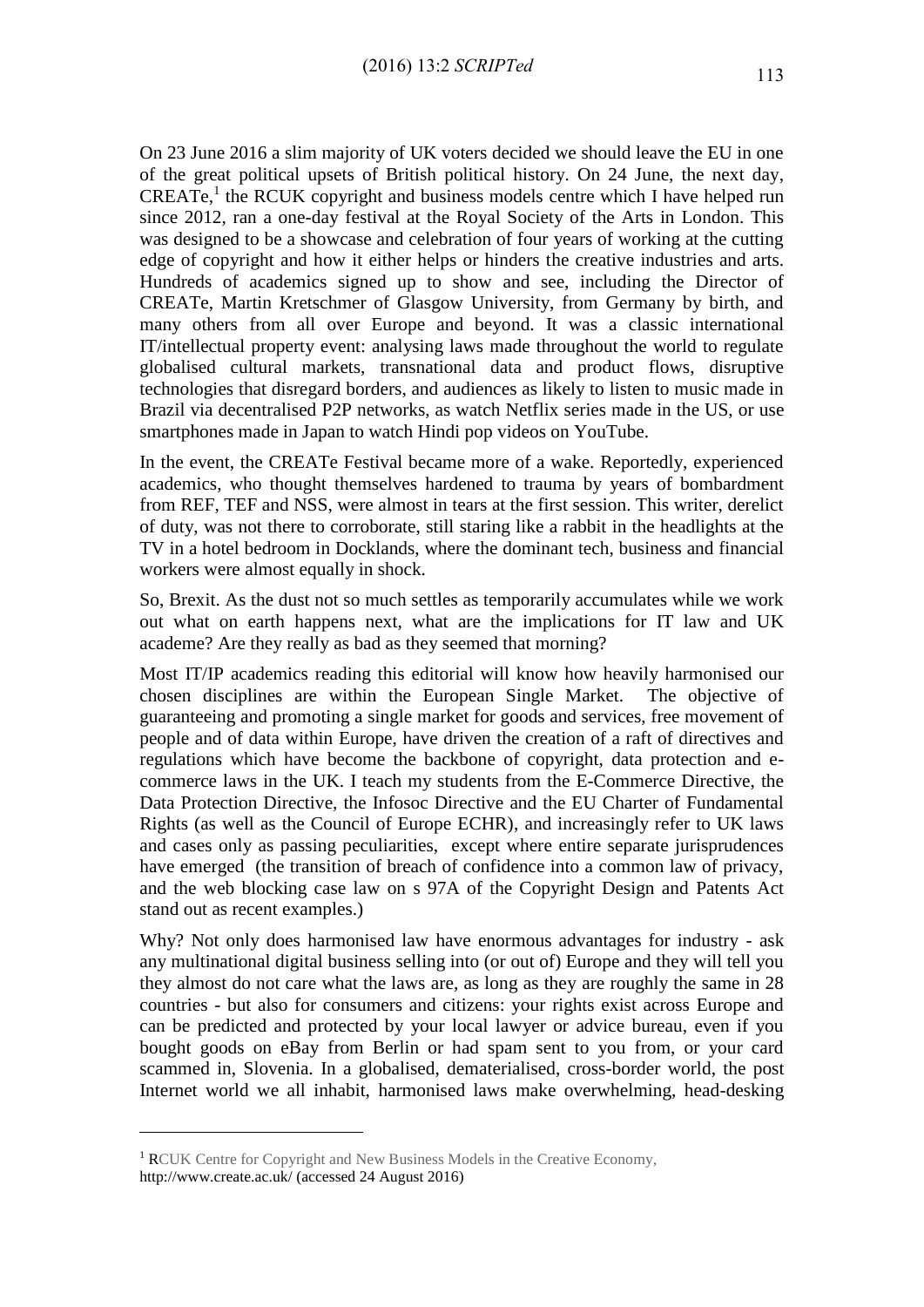common sense which only a committed Little Englander (or Scotlander, except we voted to Remain, nyeh) could deny. In an ideal world, as often pleaded for in student essays, laws relating to Internet commerce, copyright, privacy, jurisdiction, cybercrime and telecoms would all be globally harmonised and not just on a European scale. While progress on this has been made, notably in relation to IP, it shall probably remain out of reach forever, especially in hardline domestic law areas such as contract and criminal law, and stymied by American exceptionalism (think of s 230(c) of the Communications Decency Act) and Chinese protectionism and politics. But until now, we had the next best thing: a system of harmonised laws and adjudicative interpretation across the UK's biggest trading partner and nearest cultural collaborators. Overnight we may have torn that up.

Or not. Fortunately, it seems increasingly unlikely that the ever more dazed-sounding phalanx of Brexit civil servants will fail to note the advantages of maintaining our laws for IP, DP et al in harmony with the EU, unless there are very good reasons to veer off in the direction of uniquely UK legislation.<sup>2</sup> The Information Commissioner's Office (ICO) has already come out firmly in favour of implementing the newly concluded General Data Protection Regulation (GDPR) as planned (amusingly, the Regulation comes into force throughout the EU anyway in May 2018, a few months before any possible Brexit).<sup>3</sup> In copyright, heavily harmonised on a global as well as an EU level, this sentiment is likely to be even stronger. As Eleanor Rosati recently declared, EU law has created a harmonised space which is infinitely better for both UK rights holders and users than the fragmented space of even 20-25 years ago.<sup>4</sup> The injunctions against infringing websites under s 97A CDPA, for example, though instigated to fulfil an EU directive, have been seized on happily by the UK music, film and video industries in their eternal fights against piracy.

It seems likely instead that the eventual outcome of Brexit will be some kind of EEA membership – which is not, as often presented, a happy cost-free ending incidentally, but what has been described by frustrated Norwegians as "EU law by post" – forced to implement EU laws as now, but without a say at the table on how they are made.

With or without EEA membership, however, a Brexit UK has serious problems coming in the field of privacy. EU law demands that the personal data of EU citizens be exported only to countries whose privacy laws are "adequate" to protect them. Famously, in the wake of the Snowden revelations of covert NSA collection of EU data, and US laws validating such, the Court of Justice of the EU (CJEU) struck down in 2015 the exceptional "safe harbor" arrangement which allowed data exports to the

<u>.</u>

<sup>&</sup>lt;sup>2</sup> J Henley, 'Brexit means Brexit...but the big question is when?' (22 August 2016) The Guardian, available at [http://www.theguardian.com/politics/2016/aug/22/brexit-means-brexit-when-is-big](http://www.theguardian.com/politics/2016/aug/22/brexit-means-brexit-when-is-big-question)[question](http://www.theguardian.com/politics/2016/aug/22/brexit-means-brexit-when-is-big-question) (accessed 24 August 2016)

<sup>&</sup>lt;sup>3</sup> S Wood, 'GDPR still relevant for the UK' (7 July 2016) Information Commissioner's Office Blog, available at<https://iconewsblog.wordpress.com/2016/07/07/gdpr-still-relevant-for-the-uk/> (accessed 24 August 2016)

<sup>4</sup> E Rosati, 'Brexit and UK copyright: the story of a loss' (29 June 2016) available at <http://ipkitten.blogspot.co.uk/2016/06/brexit-and-uk-copyright-story-of-loss.html> (accessed 24 August 2016)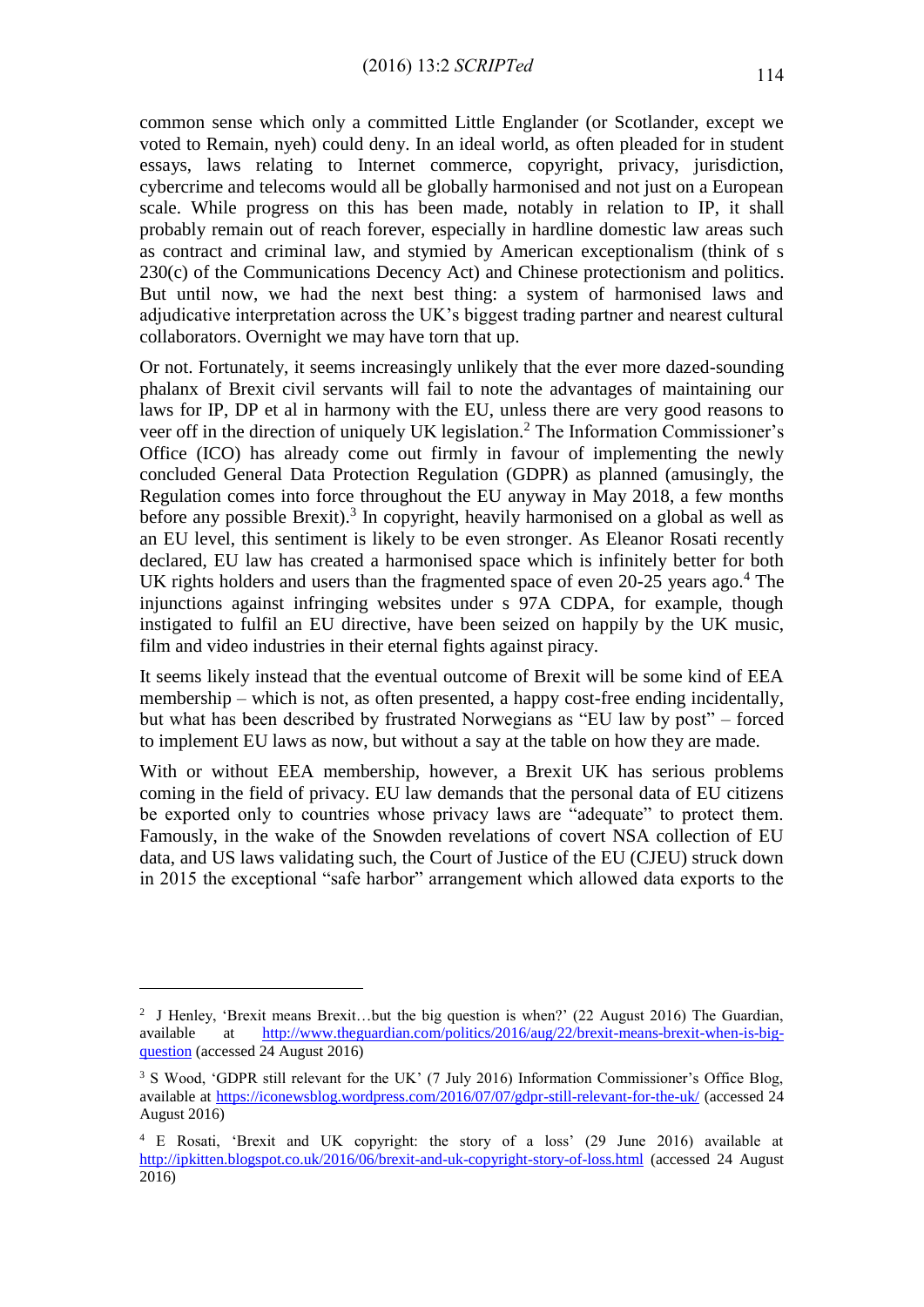US, even though by the normal tests their privacy laws were not "adequate" (*Schrems v Data Protection Commissioner of Ireland* Case C-362/14).<sup>5</sup>

A future UK which is not a member of the EU, or which fails to adopt the GDPR as part of the EEA, will ceases to get a free pass for "adequacy". This is not a trivial matter - almost every trade with the EU will involve data exports: think customer mailing lists, follow up advertising, supplier data, et al. Exclusion from EU "adequacy" rules means exclusion from most trade with the EU (while still, note, leaving UK firms which do monitor or target EU nationals open to fines for breach of DP laws). The UK has always veered on the "business friendly" side of implementing EU DP law, with EU Commission action for non-compliant transposition threatened more than once, but the key threat right now comes from outside the main circle of influence of the ICO, in the shape of the Investigatory Powers (IP) Bill. This Bill is now cruising with surprising ease through Commons and Lords scrutiny, and seems unlikely to be derailed, given it has been the pet project and goal of the new PM, Theresa May, for many years. Experts and courts (see notably the CJEU decision to strike down the UK-sponsored Data Protection Directive<sup>6</sup> and the recent AG Opinion on the legality of the interim UK Data Retention and Investigatory Powers Act,  $DRIPA$ )<sup>7</sup> are near unanimous in thinking the IP Bill will not pass the benchmark of EU privacy standards without substantial changes. Some key problems involve Internet Connection Records (ICRs), bulk powers of collection and retention, and lack of restriction of these powers to serious crimes. As a leading commentator, Amberhawk puts it: "If bulk personal datasets continue to be hoovered up without regard to data protection compliance then there is a risk that… transfers to the UK could well be deemed to be a breach of the GDPR".<sup>8</sup>

Gung-ho Brexiters may say that if an exceptional solution can be found for the US, then it can be found for the UK too, but this rather overestimates the respective trading importance of the UK and the US, as well as underestimating the degree of resentment currently felt in Brussels towards the UK and their historical cornercutting attitude to privacy rights and demand for special privileges from the EU. Even the "special solution" thought up for the US in the wake of *Schrems*, the rebranded "Privacy Shield" is, in the eyes of the privacy expert community, more than likely to be struck down in its turn by the CJEU. It is surprising this possibly disastrous consequence has not been highlighted more in the parliamentary IP Bill debates since

<u>.</u>

<sup>5</sup> Available at

[http://curia.europa.eu/juris/document/document.jsf?docid=169195&mode=req&pageIndex=1&dir=&o](http://curia.europa.eu/juris/document/document.jsf?docid=169195&mode=req&pageIndex=1&dir=&occ=first&part=1&text=&doclang=EN&cid=163560) [cc=first&part=1&text=&doclang=EN&cid=163560](http://curia.europa.eu/juris/document/document.jsf?docid=169195&mode=req&pageIndex=1&dir=&occ=first&part=1&text=&doclang=EN&cid=163560) (accessed 24 August 2016)

<sup>6</sup> Digital Rights Ireland Ltd v Minster for Communications, Marine and Natural Resources and Others (C-293/12) joined with Kärntner Landesregierung and Others (C-595/12) available at [http://curia.europa.eu/juris/document/document.jsf?docid=150642&mode=req&pageIndex=1&dir=&o](http://curia.europa.eu/juris/document/document.jsf?docid=150642&mode=req&pageIndex=1&dir=&occ=first&part=1&text=&doclang=EN&cid=165939) [cc=first&part=1&text=&doclang=EN&cid=165939](http://curia.europa.eu/juris/document/document.jsf?docid=150642&mode=req&pageIndex=1&dir=&occ=first&part=1&text=&doclang=EN&cid=165939) (accessed 24 August 2016)

<sup>7</sup> Available at <http://curia.europa.eu/jcms/upload/docs/application/pdf/2016-07/cp160079en.pdf> (accessed 24 August 2016)

<sup>8</sup> 'GDPR and Brexit: what are the options?' (27 June 2016), available at <http://amberhawk.typepad.com/amberhawk/2016/06/gdpr-and-brexit-what-are-the-options.html> (accessed 24 August 2016)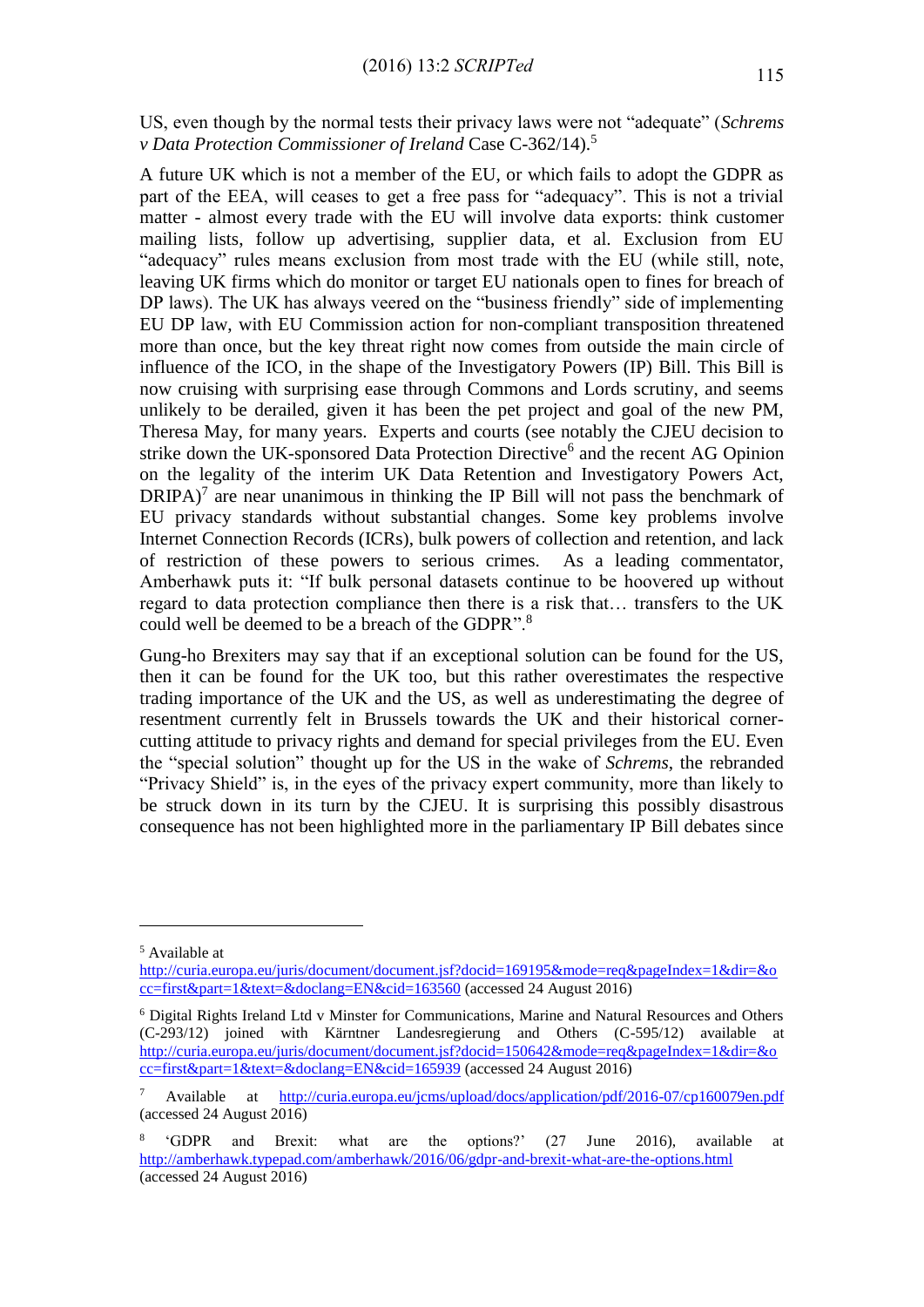Brexit (although perhaps given the pre-Brexit Goveian rejection of "experts"<sup>9</sup> as unnecessary killjoys, it is not so surprising after all.)

But "my" academic community's misery at Brexit – misery not I think too strong a word to describe the pervading depression and sense of futility that enveloped campuses through the summer – cannot all be reduced to worries about legal consequences. (Not even for those of us who had been waiting four years for the GDPR to be settled so we could finish our long delayed books, and then a few weeks later found we were smack back again in the land of perpetual uncertainty.) We have too much personal grief to worry about. Much has been written elsewhere about how economically disastrous Brexit may be for already cash-starved UK universities (especially for Scottish universities, where unlike in England, undergraduates do not pay £9000 annual fees). Early indications are that EU students may choose to come in smaller numbers and UK students may cease to benefit from Erasmus links; that UK academics may be shunned as partners for vital European Horizon 2020 research grants; that overseas non-EU postgraduates coming to study EU law in areas like IP and DP, while at the same time hoping to improve their English, the international language of commerce, may think again about their preferred destination. While global financial hubs like London are unlikely to suffer noticeably, the regions will feel the pinch: my own Masters programme in Internet law and Policy at Strathclyde fears, as I write, a significant downturn in arrivals, long before Brexit has even happened.

But more even than these economic consequences, UK academic depression is about Brexit as a crucial blow to our values. The UK has benefited immeasurably over the last few decades from becoming, gifted by the luck of an international lingua franca, a global hub for international teachers and international students. Almost 30% of UK academics are from EU or overseas countries; 16% are from the EU.<sup>10</sup> Half of all doctoral students working in the UK are foreign nationals. In some ways these figures are saddening, because what they show is the gap between the pay expectations of US and Australian academe, UK academe and European academe. UK academics, by the standards of our English-speaking cousins across the pond, as well as UK professionals of comparable training, are grossly underpaid, and that has lead to an employment gap which is filled by still more underpaid Europeans.<sup>11</sup> (Any UK law academic will have noticed how departments have filled up with *inter alia* excellent Greeks, Italians and Spaniards in the wake of their own cataclysmic recessions.)

But on the positive side, this has led to an incredible enriching of UK academic culture, a flow of ideas and knowledge and memes across countries and cultures, an internationalisation of subjects like law, which, when I began as a lecturer 30 years ago, were very much trapped in hermetic national niches. In IT law, my closest

<u>.</u>

<sup>&</sup>lt;sup>9</sup> H Mance 'Britain has had enough of experts, says Gove' (3 June 2016) Financial Times, available at <http://www.ft.com/cms/s/0/3be49734-29cb-11e6-83e4-abc22d5d108c.html#axzz4I5yyuXgN> (accessed 24 August 2016)

<sup>&</sup>lt;sup>10</sup> The Royal Society, 'Snapshot of the UK research workforce' available at [https://royalsociety.org/topics-policy/projects/uk-research-and-european-union/role-of-eu-researcher](https://royalsociety.org/topics-policy/projects/uk-research-and-european-union/role-of-eu-researcher-collaboration-and-mobility/snapshot-of-the-UK-research-workforce/)[collaboration-and-mobility/snapshot-of-the-UK-research-workforce/](https://royalsociety.org/topics-policy/projects/uk-research-and-european-union/role-of-eu-researcher-collaboration-and-mobility/snapshot-of-the-UK-research-workforce/) (accessed 24 August 2016)

<sup>&</sup>lt;sup>11</sup> T Devinney, 'The summer when working in a British university lost its global appeal' (8 August 2016) available at [http://theconversation.com/the-summer-when-working-in-a-british-university-lost](http://theconversation.com/the-summer-when-working-in-a-british-university-lost-its-global-appeal-63431)[its-global-appeal-63431](http://theconversation.com/the-summer-when-working-in-a-british-university-lost-its-global-appeal-63431) (accessed 24 August 2016)